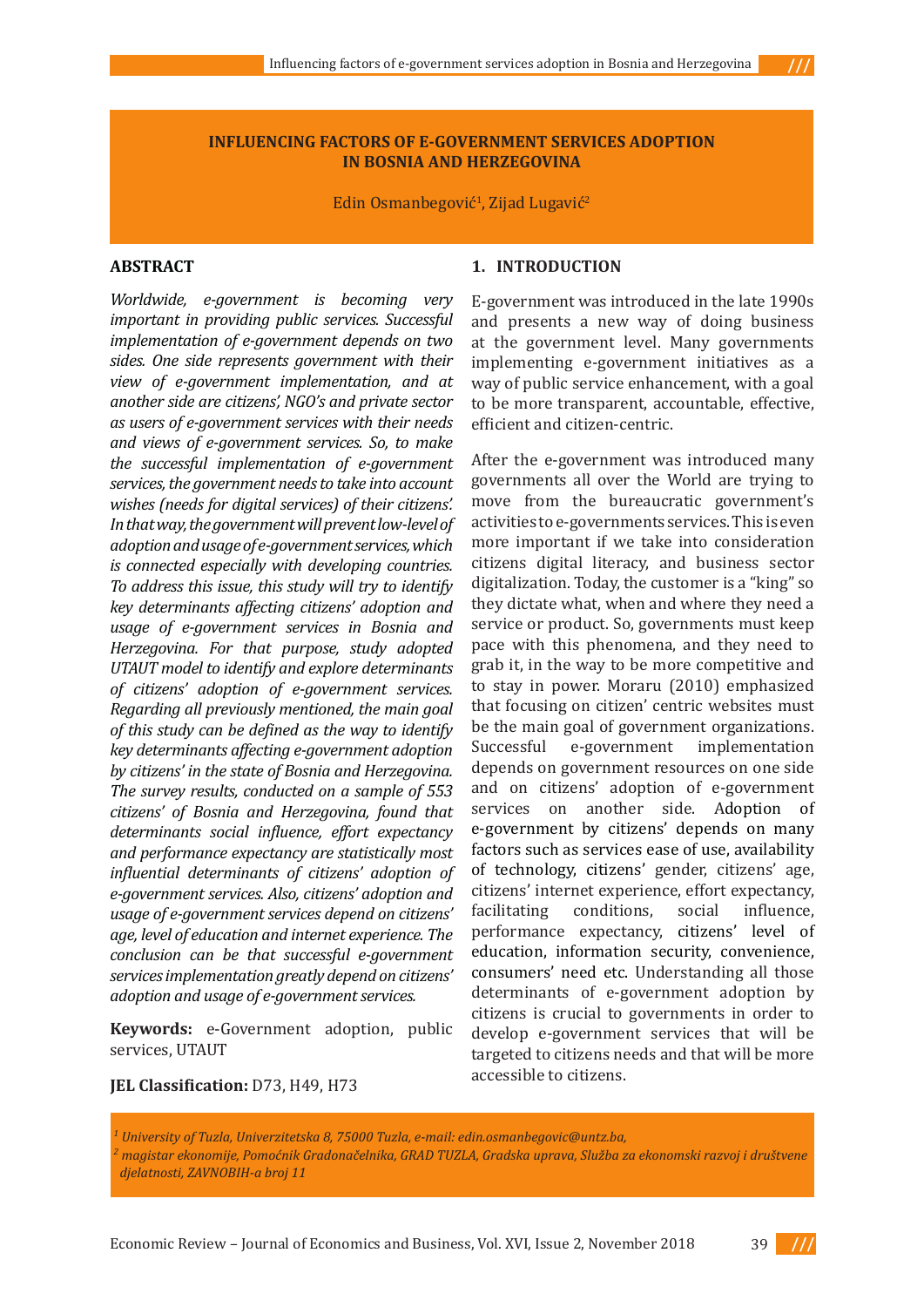Several researchers have studied the factors influencing citizen adoption of e-government in the contexts of various countries. However, existing research has not adequately provided a better understanding of the determinants that influence citizen adoption and acceptance of e-government in Bosnia and Herzegovina. The study presents a conceptual model of determinants that could influence citizen adoption of e-government services in Bosnia and Herzegovina. In this research, UTAUT model is used to examine the factors affecting the perception of the citizens to adopt and use e-government services in Bosnia and Herzegovina. Theoretical and empirical research in the area of e-government services adoption is a little known because there is a just a bit of research in this area. Carter and Belanger (2005) emphasize that e-government success depends on citizens' willingness to adopt and use of e-government services.

The subject of the study is the influence of e-government citizens' adoption factors on actual usage of e-government services. This study included 553 citizens of Bosnia and Herzegovina. To gather data's, study used a questionnaire, which was distributed to under survey citizens. Therefore, the research question can be formulated as *Which are the main factors influencing e-government adoption by citizens' in Bosnia and Herzegovina?*

The aim of the study is to identify the most<br>important factors influencing citizens' influencing adoption of e-government services in Bosnia and Herzegovina. The factors taken into the consideration are factors previously defined in UTAUT mode: gender, age, internet experience,<br>education, effort expectancy, facilitating effort expectancy, conditions, social influence and performance expectancy. The author's motivation to start this research is a fact that implementation of e-government concept in Bosnia and Herzegovina started in 2006 and until today it didn't move far away.

The study seeks to prove a hypothesis that effort expectancy, social influence and performance expectancy significantly influence the behavioral intentions to use e-government services and to prove the hypothesis that variables facilitating conditions, behavioral intentions, gender, age, internet experience and education significantly influence the e-government usage behavior.

The main contribution of this study is a fact this is a first conducted research in the field of e-government services adoption, and identification of key factors influencing citizens' adoption of e-government services in Bosnia and Herzegovina. Just this fact is a proof of the importance of this research, especially if we take into consideration that successful e-government implementation depends on citizens' adoption and usage of it.

The study is structured as follows: First part offers a brief summary of previous research on e-government adoption. Next part discusses the research strategy and methods. After that, the survey results are presented in the context of the related research, with a reliability and validity discussion. At the end of this study is the conclusion with implications, limitations, and suggestions for future research.

# **2. LITERATURE REVIEW**

Gupta et al. (2016) stated in their research that adoption of e-government services has been defined in many ways. Some researchers defined adoption as the citizen's intention or their willingness to engage in e-government for receiving and providing information and requesting government services (Warkentin et al., 2002; Gilbert and Balestrini, 2004; Carter and Bélanger, 2005). Kumar et al. (2007) stated that e-government adoption represents a multidimensional construct, including the scope of usage, frequency of using e-government services, preference of the government website over other websites and preference of the online medium over other mediums of transactions with government.

Researches that have explored the factors of citizen adoption of e-government services are showed at Table 2.1. Gupta et al. (2016) stated that Carter and Bélanger (2003) have adopted the DOI model to study the citizens' adoption of e-government services in the United States of America (USA). They examine the impact of relative advantage, compatibility, ease of use and image, on the intention of citizens to use e-government services. The findings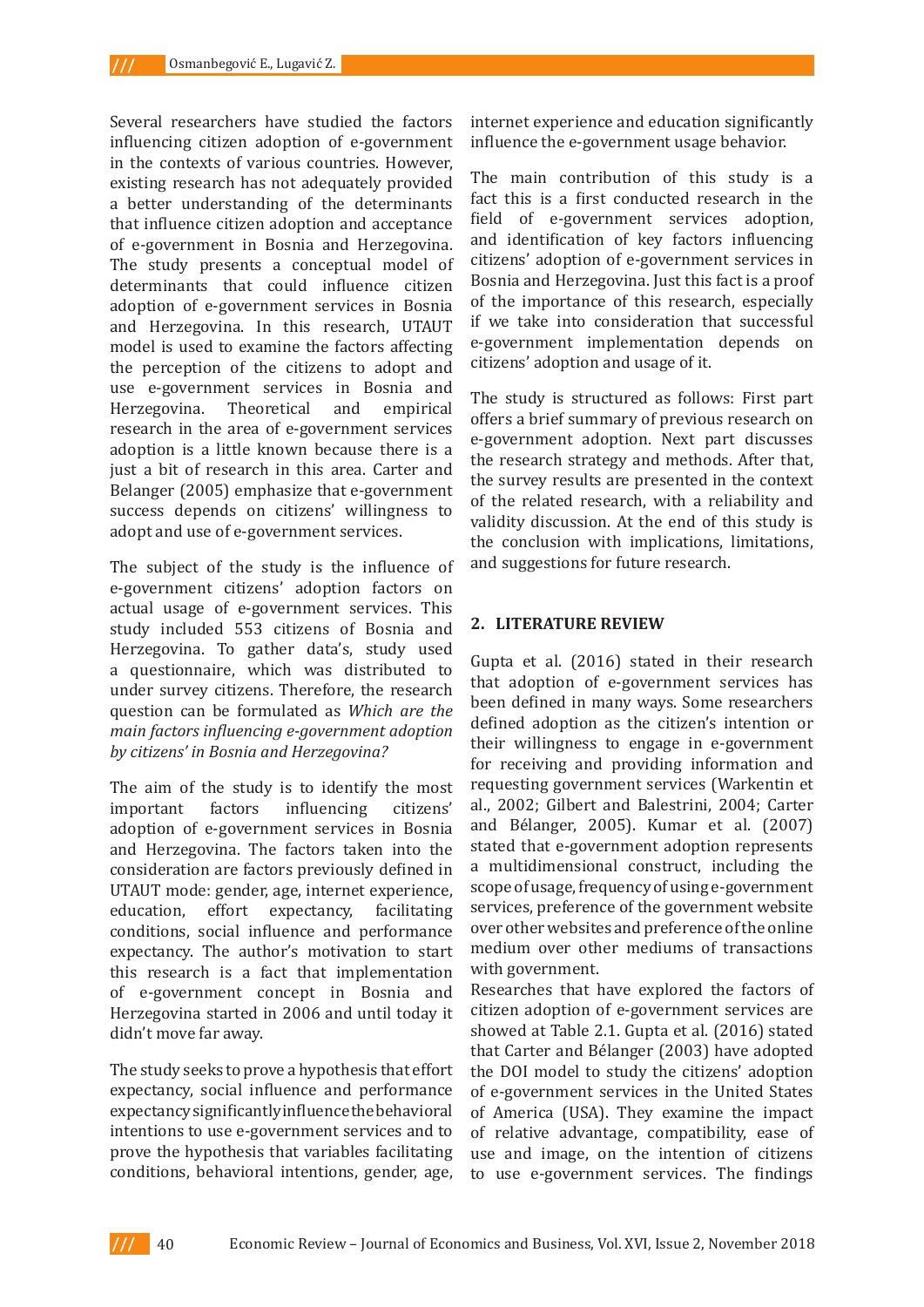of their study show that higher levels of relative advantage, compatibility and image are significantly associated with an increased intention to adopt e-government services. Also they analyzed work of Carter and Bélanger (2004) and Moore and Benbasat's (1991) which used the PCI model to identify fundamental elements of e-government adoption in the USA. Their study research the effects of relative advantage, compatibility, ease of use and image on citizen intention to use e-government services. The findings of their study showed that relative advantage, image and compatibility are significant factors in predicting citizen intention to use e-government services. Akman et al. (2005) founded that there are differences in gender, education and occupation between people using ICT.

Gupta et al. (2016) reviewing literature founded that Carter and Bélanger (2005) in another study,

presented an integrated model for studying citizen adoption of e-government services in the USA, which captures individuals' perceptions of technology adoption characteristics and<br>trustworthiness. Their model integrates Their model integrates constructs from various fields: information systems, sociology and public administration. They include constructs from TAM (PU, PEOU), DOI/PCI (image, relative advantage and compatibility) and trustworthiness models (trust of internet, trust of government) in their e-government adoption model. Their model explains 85.9% of the variance in citizen adoption of e-government and they find that PEOU, compatibility and trustworthiness significantly affect citizens' intentions to use e-government services. They suggest that higher levels of perceived trustworthiness are positively related to citizens' intentions to use e-government services.

 $111$ 

| Model        | <b>Studies</b>                           | Study location (Country) |
|--------------|------------------------------------------|--------------------------|
| <b>UTAUT</b> | Alawadhi and Morris (2008)               | Australia                |
|              | Alawadhi and Morris (2009)               | Australia                |
|              | Azam et al. (2013)                       | Pakistan                 |
|              | Alryalat et al. (2013)                   | Jordan                   |
|              | Khalil and Nasrallah (2014)              | Kuwait                   |
|              | Taiwo (2014)                             | Malaysia                 |
|              | Alzahrani and Goodwin (2012)             | South Arabia             |
|              | Voutinioti (2013)                        | Greece                   |
| TAM          | Carter and Bélanger (2005)               | USA                      |
|              | Al Hujran et al. (2013)                  | Jordan                   |
|              | Al-Hujran et al. (2011)                  | Jordan                   |
|              | Mwangakala and Mvungi (2011)             | Tanzania                 |
|              | Dimitrova and Chen (2006)                | USA                      |
|              | Sahu and Gupta (2007)                    | India                    |
|              | Padhi et al. (2010)                      | India                    |
|              | Singh and Punia (2011)                   | India                    |
|              | Maiga and Asianzu (2013)                 | Uganda                   |
| DOI          | Carter and Bélanger (2003)               | USA                      |
|              | Phang et al. (2005)                      | South Asia               |
|              | Carter and Bélanger (2005)               | USA                      |
|              | Dimitrova and Chen (2006)                | USA                      |
|              | Patel and Jacobson (2008)                | India                    |
|              | Rokhman (2011)                           | Indonesia                |
| PCI          | Carter and Bélanger (2004)               | USA                      |
|              | Carter and Bélanger (2005)               | USA                      |
| Trust        | Warkentin et al. (2002)                  | USA                      |
|              | Carter and Bélanger (2005)               | USA                      |
|              | Bélanger and Carter (2008)               | USA                      |
|              | Alsaghier and Ford (2009)                | Australia                |
|              | Mwangakala and Mvungi (2011)             | Tanzania                 |
|              | Voutinioti (2013)                        | Greece                   |
|              | <b>Chiang</b> (2009)                     | Taiwan                   |
|              | Citizen satisfaction Kumar et al. (2007) | Canada                   |
|              | Mwangakala and Mvungi (2011)             | Greece                   |
|              | Al Hujran et al. (2013)                  | Jordan                   |

Table 2.1. Researches on citizens' adoption of e-government (Gupta et al., 2016)

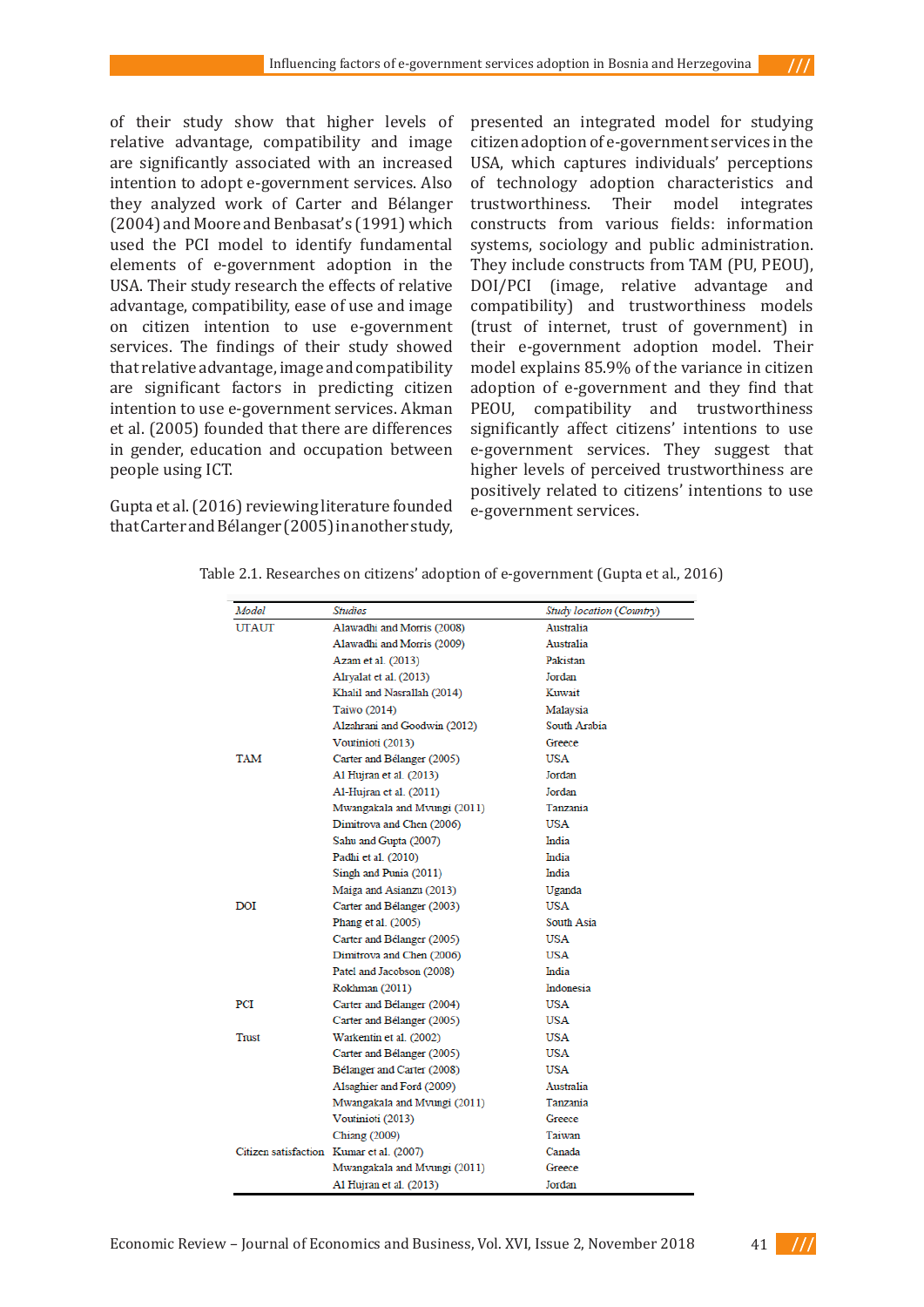Hung et al. (2006) had examine the the public's acceptance of an e-government service in Taiwan. The findings of their study showed that PU, ease of use, perceived risk, trust, compatibility, external influence, interpersonal influence, self-efficacy and facilitating conditions are crucial factors in the adoption of online tax filing and payment system. To determine factors influencing the adoption of e-government services in a developing country Alawadhi and Morris (2008) used an amended version of UTAUT model. The findings of their study showed that performance expectancy, effort expectancy, peer influence and facilitating conditions significantly influence the adoption of e-government services. Gupta et al. (2016) in their e-government adoption literature review founded that Alzahrani and Goodwin (2012) proposed a model based on UTAUT that includes the characteristics of e- government, consideration and inclusion of trust, privacy and Saudi culture and context for studying citizen adoption of e-Government services in Saudi Arabia. They suggest that experience and voluntariness from UTAUT's moderating factors should be included in citizen's demographics while 'Saudi culture' should be added to the list of moderating factors. Investigating the constructs of UTAUT model supported with trust and security among Jordanians Alryalat et al. (2013) founded that trust, perceived security, facilitating conditions and social influence have a positive and significant influence on behavioural intention to use the e-government system.

Many other researchers all over the World have studied citizens' adoption and acceptance of e-government services in developed and developing countries using different models such as UTAUT model, integrated UTAUT model, WOM, TAM, DOI and PCI theories. The findings of these studies indicate that relative advantage and compatibility significantly impact the intention to use e-government services and that image and ease of use are not good predictors of intention to use e-government services in the state of Indonesia (Rokhman, 2011). Other results shows PU, PEOU, citizen satisfaction and trustworthiness are significant predictors of usage intention, and demonstrate that the citizen intention to use e-government services is highly influenced by his or her satisfaction (Al Hujran et al., 2013). Azam et al. (2013) and Alomari (2014) have investigated the impact of word of mouth and integrated UTAUT model in the states of Pakistan and Jordan. Their analysis reveals importance of considering the social cohesion of the Jordanian community when exploring factors related to e-government adoption and highlights that performance expectancy, social influence and initial trust positively influence the behavioural intention to use e-government services by Pakistani citizens'.

Regarding the fact that there is a various literature exploring a citizens' adoption and acceptance of e-government services in various developed and developing countries, there is no studies regarding e-government adoption that have been conducted in Bosnia and Herzegovina. Reason for this can be connected to the fact that e-government implementation and research in Bosnia and Herzegovina is in its early stages. It can be concluded, that there is no or there is a very little knowledge about influencing factors in Bosnia and Herzegovina of e-government citizen adoption and acceptance. This makes this study even more important, because the fact that this study will address this gap by providing a conceptual framework for theoretical and empirical understanding of the factors influencing the adoption of e-government services by citizens of Bosnia and Herzegovina.

### **3. METHODOLOGY AND RESEARCH MODEL**

This study uses secondary and primary data. Secondary data refers to data for social science include censuses, information collected by government departments, organizational records and data that was originally collected<br>for other research purposes. Primary for other research purposes. Primary research of this study following a quantitative approach uses a survey to understand citizens' perceptions regarding e-Government adoption. A UTAUT model was constructed to test citizens' intention to use e-government services. The model places the constructs used in previous literature into the consistent theoretical framework provided by UTAUT.

A measurement instrument (questionnaire) was created to empirically validate the proposed model. The items of the questionnaire were based on previous empirical studies. The questionnaire was structured into various sections with a total of 36 closed-format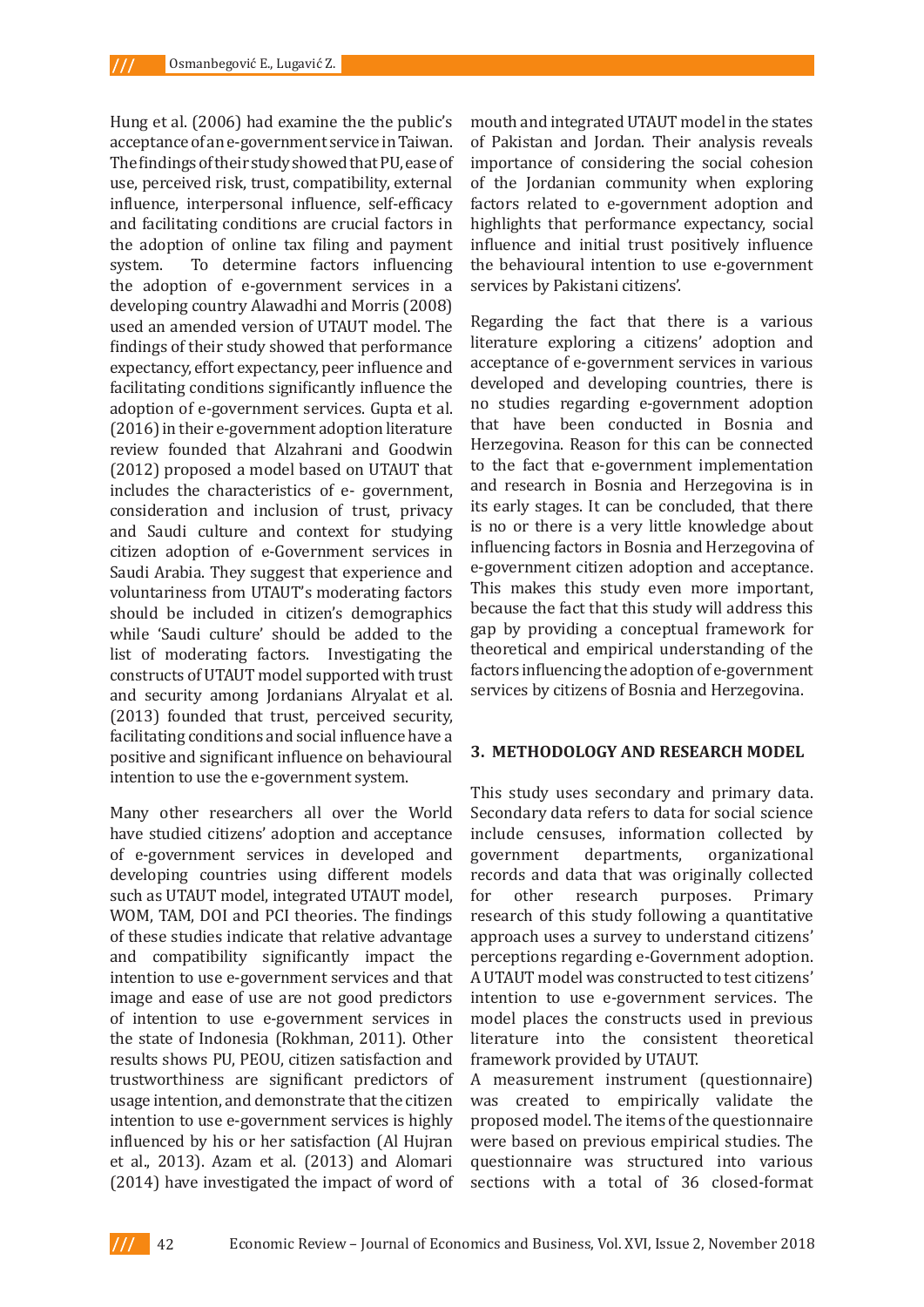questions. The questionnaire utilized the fivepoint Likert scale (from strongly disagree to strongly agree) to measure different scale items.

The survey was conducted on a sample of  $n =$ 600 citizens of Bosnia and Herzegovina. The participation in the experiment was done on a voluntary basis and all respondents were familiar with the specific website since a familiarization task was involved, and a total of 573 valid responses were returned. Out of this number, 20 had to be rejected as the

respondents rounded more than one answer to the question where only one answer should be given. This means that 553 were used for further processing, which met all research requirements. Methods used in the research are deductive and inductive methods, methods of analysis and synthesis, comparative methods, statistical methods (descriptive statistics, regression and correlation analysis, factor analysis), methods of polling. SPSS Statistics was used for statistical analysis of collected data.

 $111$ 



Figure 2.1. Proposed conceptual model (Venkatesh et al., 2003)

### **4. SURVEY RESEARCH FINDINGS**

The survey questionnaire was distributed to a total of 600 citizens between the period of February and April 2018. From 600 questionnaires distributed, 573 responses were received. Of the 573 completed and received, 20 questionnaires were discarded (because the respondents gave more than one answer to a question that expected only one answer) and some questions were unanswered. This meant that, from the final sample of 573 questionnaires, 553 usable responses were obtained and used for all subsequent analysis. The total response rate obtained in this research was (95.5%).

Of these 553 usable respondents, the demographic background is 60.6% were females, while 39.4% were male. In terms of age group, the results showed that the largest percentage of respondents were in the age group of 30-44 (52.6%), followed by the age group of 45-54 constituting around (16.5%) of the total respondents. The age group >54 consisted of (14.5%), whilst the age group 25- 29 comprised of (10.5%) of the total respondents. In contrast, the youngest (less than 18) and the 18-24 age groups together consisted of (5.9%) of the total respondents. In terms of educational backgrounds, the majority of respondents (46.8%) hold high school education, (30.6%) hold College graduated and (22.6%) hold either elementary school certificates or Masters and Ph.D.

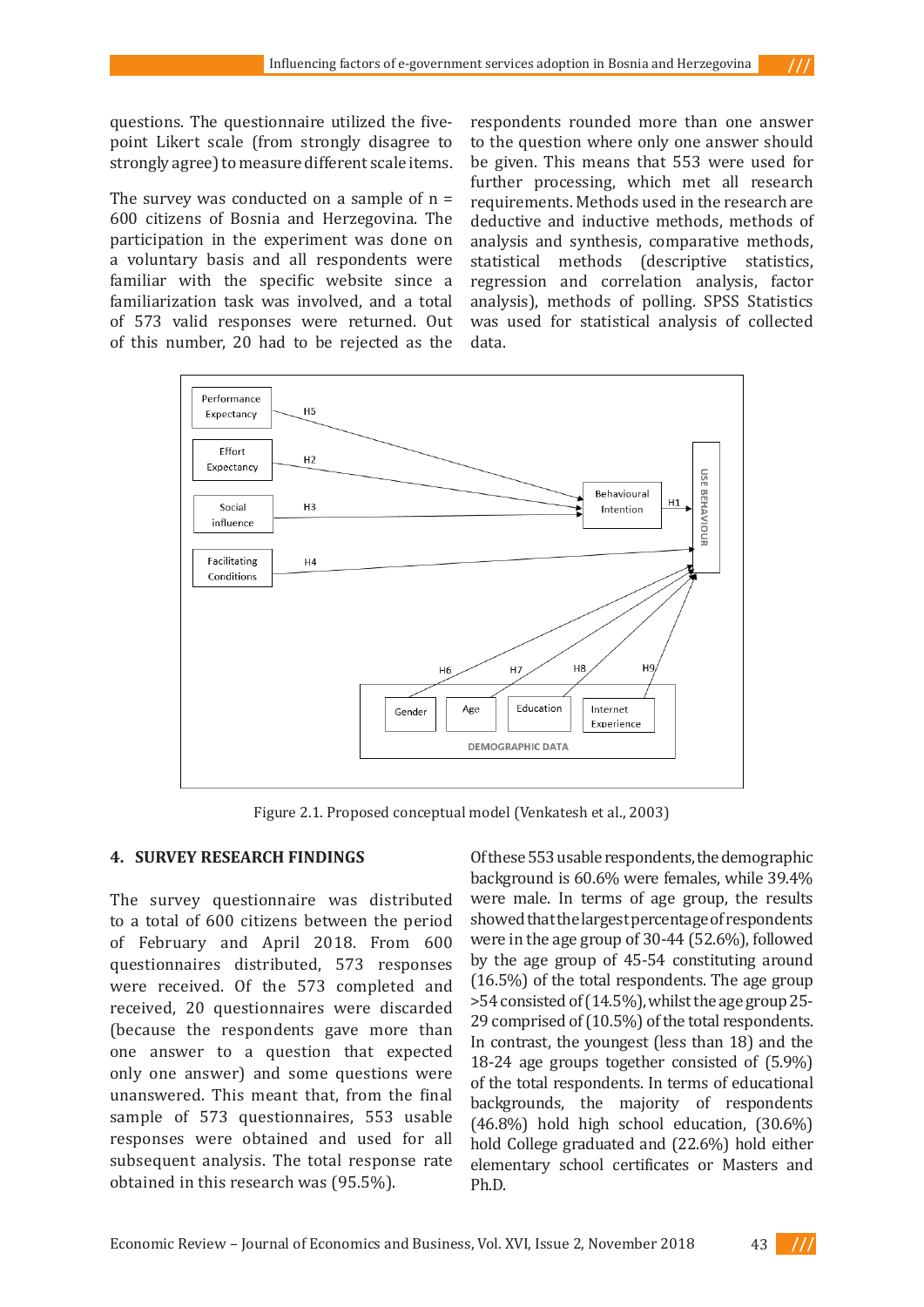|               |           | <b>Frequency</b> | %    |                    | Frekvencija | %    |                              |
|---------------|-----------|------------------|------|--------------------|-------------|------|------------------------------|
| <b>GENDER</b> | Male      | 218              | 39.4 | Elementary school  | 19          | 3.4  |                              |
|               | Female    | 335              | 60.6 | High school        | 259         | 46.8 |                              |
|               | $<$ 18    | 3                | 0.5  | Undergraduate      | 59          | 10.7 | EDUCATION                    |
|               | $18 - 24$ | 30               | 5.4  | Bechelor, 180 ECTS | 24          | 4.3  |                              |
| AGE           | $25 - 29$ | 58               | 10.5 | Colledge graduated | 169         | 30.6 |                              |
|               | $30 - 44$ | 291              | 52.6 | Postrgaduate       | 23          | 4.2  |                              |
|               | $45 - 54$ | 91               | 16.5 | Do not use         | 30          | 5.4  |                              |
|               | >54       | 80               | 14.5 | $1 - 6$ months     | 3           | 0.5  |                              |
|               |           |                  |      | $7 - 11$ months    | 5           | 0.9  | EXPRIENCE<br><b>INTERNET</b> |
|               |           |                  |      | $1 - 2$ Years      | 38          | 6.9  |                              |
|               |           |                  |      | $3 - 4$ Years      | 78          | 14.1 |                              |
|               |           |                  |      | >4 Years           | 399         | 72.2 |                              |

The results of internet experience variable testing revealed that the majority of respondents (72.2%) were found in the group of over 4 years of internet experience. This was followed by the internet experience group of 3-4 years, **together consisted of (6.8%) of the total respondents, (see Table 4.1.).** 

constituting (14.1%) of the total respondents, respondents, (see Table 4.1.). The results of internet experience variable and many, the miernet experience group of (172.2) were found in the group of over 4 groups with the least internet experience. Inc. **by the internet experience.** This was followed experience, 1-6 months and 7-12 months) by the internet experience rine was followed experience, it is include that  $\ell$  in contrast, together consisted of  $(6.8\%)$  of the total and finally, the internet experience group of 1-2 years, constituted (6.9%). In contrast, the groups with the least internet experience (no respondents, (see Table 4.1.).

Table 4.2. Cronbach's coefficient alpha values

| Construct                      | N   | <b>Number of</b><br>items | Cronbach's<br>Alpha | <b>Type</b>             |
|--------------------------------|-----|---------------------------|---------------------|-------------------------|
| Performance Expectancy         | 553 | 8                         | 0.866               | High Reliability        |
| <b>Effort Expectancy</b>       | 553 |                           | 0.817               | <b>High Reliability</b> |
| Social Influence               | 553 |                           | 0.755               | <b>High Reliability</b> |
| <b>Facilitating Conditions</b> | 553 | 6                         | 0.762               | <b>High Reliability</b> |
| Behavioural Intention to Use   | 553 |                           | 0.897               | <b>High Reliability</b> |
| $N =$ Sample Size              |     |                           |                     |                         |

Table 4.2. show the values of Cronbach's coefficient alpha. This coefficient showed that the constructs achieved high reliability (from 0.70 to 0.90). This means the study's instrument is reliable and the higher the Cronbach's  $(α)$  value of construct, the higher the reliability is of measuring the same construct (Dwivedi et al., 2006).

Table 4.3. showed the values of Kaiser-Meyer-Olkins (KMO) measurements and Bartlett's test of sphericity. Values of KMO are >.900 which means that are very significant, where the coefficient of significance  $p$  <0.005 which represents a very high significance.

Table 4.3. KMO and Bartlett's Test

| Kaiser-Meyer-Olkin Measure<br>of Sampling Adequacy. |                    | 0.919     |
|-----------------------------------------------------|--------------------|-----------|
|                                                     | Approx. Chi-Square | 19,887.21 |
| Bartlett's Test of Sphericity                       | df                 | 1,225.00  |
|                                                     | Sig.               |           |

In Table 4.4. results of factor analysis with varimax rotation was used to evaluate construct validity and it can be concluded that all of the items are loaded properly in the construct discernment validity, loaded with at least .40 (Dwivedi et al., 2006; Carter et al., 2008). The

factor analysis results satisfied analysis. This means that the collected data and the findings that were obtained from this instrument are valid and reliable. Findings from the reliability test and the factor analysis confirm internal consistency of measures and construct validity.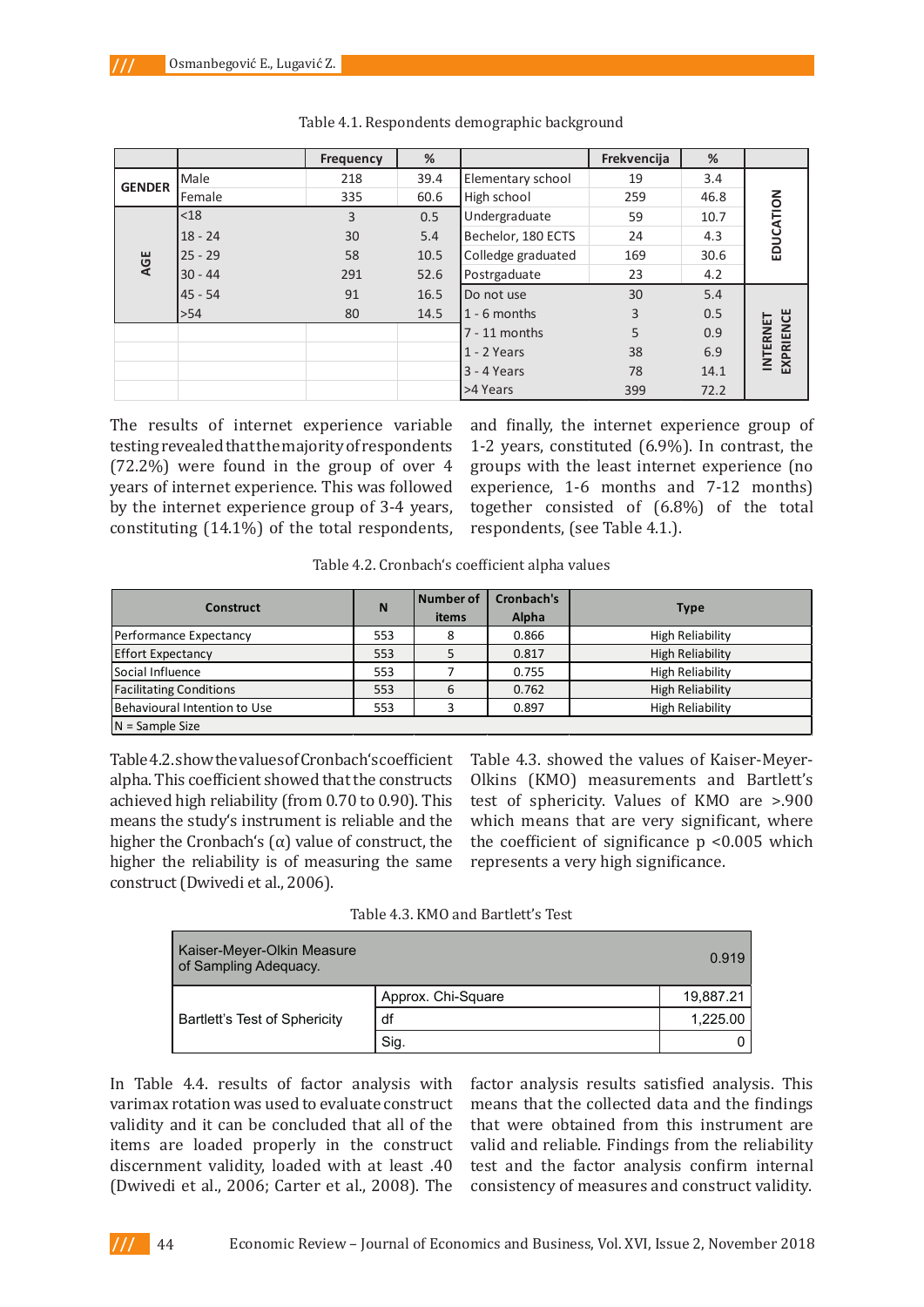In Table 4.5. are presented the means and standard deviations of the items related to all 6 constructs included in the study. The descriptive statistics values are quite high and the standard deviation is not greater than 1 except in three cases, which tells us about the representativeness of the arithmetic mean and homogeneity of the set.

 $111$ 

| <b>Rotated Factor Matrix</b>  |                 |                   |                                                           |                 |                          |  |  |
|-------------------------------|-----------------|-------------------|-----------------------------------------------------------|-----------------|--------------------------|--|--|
| <b>ITEMS</b>                  | Factor          | Factor<br>Loading | <b>Faktor</b><br>Varijable                                |                 | Faktorsko<br>opterećenje |  |  |
| <b>Performance Expectancy</b> |                 |                   | <b>Social Influence</b>                                   |                 |                          |  |  |
|                               | PE <sub>1</sub> | 0.504             |                                                           | SI1             | 0.672                    |  |  |
|                               | PE <sub>2</sub> | 0.545             |                                                           | SI <sub>2</sub> | 0.689                    |  |  |
|                               | PE3             | 0.759             |                                                           | SI3             | 0.366                    |  |  |
|                               | PE4             | 0.658             |                                                           | SI4             | 0.751                    |  |  |
|                               | PE <sub>5</sub> | 0.708             |                                                           | SI <sub>5</sub> | 0.638                    |  |  |
|                               | PE6             | 0.757             |                                                           | SI <sub>6</sub> | 0.564                    |  |  |
|                               | PE7             | 0.690             |                                                           | SI7             | 0.713                    |  |  |
|                               | PE8             |                   | 0.545 Facilitating Conditions                             |                 |                          |  |  |
| <b>Effort Expectancy</b>      |                 |                   |                                                           | FC1             | 0.736                    |  |  |
|                               | EE1             | 0.567             |                                                           | FC <sub>2</sub> | 0.729                    |  |  |
|                               | EE <sub>2</sub> | 0.430             |                                                           | FC3             | 0.830                    |  |  |
|                               | EE3             | 0.563             |                                                           | FC4             | 0.473                    |  |  |
|                               | EE4             | 0.580             |                                                           | FC <sub>5</sub> | 0.654                    |  |  |
|                               | EE <sub>5</sub> | 0.728             |                                                           | FC <sub>6</sub> | 0.592                    |  |  |
| <b>Behavioural Intention</b>  |                 |                   | Extraction Method: Principal Component Analysis.          |                 |                          |  |  |
|                               | B11             |                   | 0.764 Rotation Method: Varimax with Kaiser Normalization. |                 |                          |  |  |
|                               | B <sub>12</sub> | 0.795             |                                                           |                 |                          |  |  |
|                               | B <sub>13</sub> | 0.767             |                                                           |                 |                          |  |  |

#### Table 4.5. Descriptive statistics

| Factors                       | N   | Mean | Std.      | Factors                                                                         | N   | Mean | Std.  |  |
|-------------------------------|-----|------|-----------|---------------------------------------------------------------------------------|-----|------|-------|--|
|                               |     |      | Dev.      |                                                                                 |     |      | Dev.  |  |
| <b>Performance Expectancy</b> |     |      |           | <b>Social Influence</b>                                                         |     |      |       |  |
| PE <sub>1</sub>               | 553 | 4.05 | 0.917 SI1 |                                                                                 | 553 | 3.64 | 0.896 |  |
| PE <sub>2</sub>               | 553 | 4.02 | 0.986 SI2 |                                                                                 | 553 | 3.67 | 0.911 |  |
| PE3                           | 553 | 3.82 | 0.936 SI3 |                                                                                 | 553 | 3.72 | 0.871 |  |
| PE4                           | 553 | 4.00 | 1.063 SI4 |                                                                                 | 553 | 3.60 | 1.041 |  |
| PE5                           | 553 | 3.76 | 0.972 SI5 |                                                                                 | 553 | 4.10 | 0.751 |  |
| PE <sub>6</sub>               | 553 | 3.83 | 0.772 SI6 |                                                                                 | 552 | 3.58 | 1.034 |  |
| PE7                           | 553 | 3.81 | 0.790 SI7 |                                                                                 | 553 | 3.79 | 0.959 |  |
| PE8                           | 553 | 4.15 |           | 0.791 Facilitating Conditions                                                   |     |      |       |  |
| <b>Effort Expectancy</b>      |     |      |           | FC1                                                                             | 553 | 3.83 | 0.956 |  |
| EE1                           | 551 | 3.87 | 0.982 FC2 |                                                                                 | 551 | 3.97 | 0.821 |  |
| EE <sub>2</sub>               | 551 | 4.11 | 0.878 FC3 |                                                                                 | 553 | 4.07 | 0.867 |  |
| EE3                           | 551 | 3.99 | 0.831 FC4 |                                                                                 | 552 | 3.80 | 0.881 |  |
| EE4                           | 553 | 3.88 | 0.810 FC5 |                                                                                 | 553 | 3.58 | 0.919 |  |
| EE <sub>5</sub>               | 553 | 3.88 | 0.852 FC6 |                                                                                 | 553 | 3.61 | 0.861 |  |
| <b>Behavioural Intention</b>  |     |      |           | Notes:<br>SD = Standard Deviation.                                              |     |      |       |  |
| <b>BI1</b>                    | 553 | 3.98 | 0.753     | ** Scores range from 1 to 5, where 1 = Strongly Disagree and 5 = Strongly Agree |     |      |       |  |
| BI <sub>2</sub>               | 553 | 3.96 | 0.764     |                                                                                 |     |      |       |  |
| B <sub>13</sub>               | 553 | 3.99 | 0.782     |                                                                                 |     |      |       |  |

From Table 4.6. it can be seen that there is no statistical relation between e-government adopters and gender, while other variables the age, education and internet usage gained

values which are a statistically significant link between the aforementioned variables and the e-government services adoption.

Economic Review – Journal of Economics and Business, Vol. XVI, Issue 2, November 2018 45

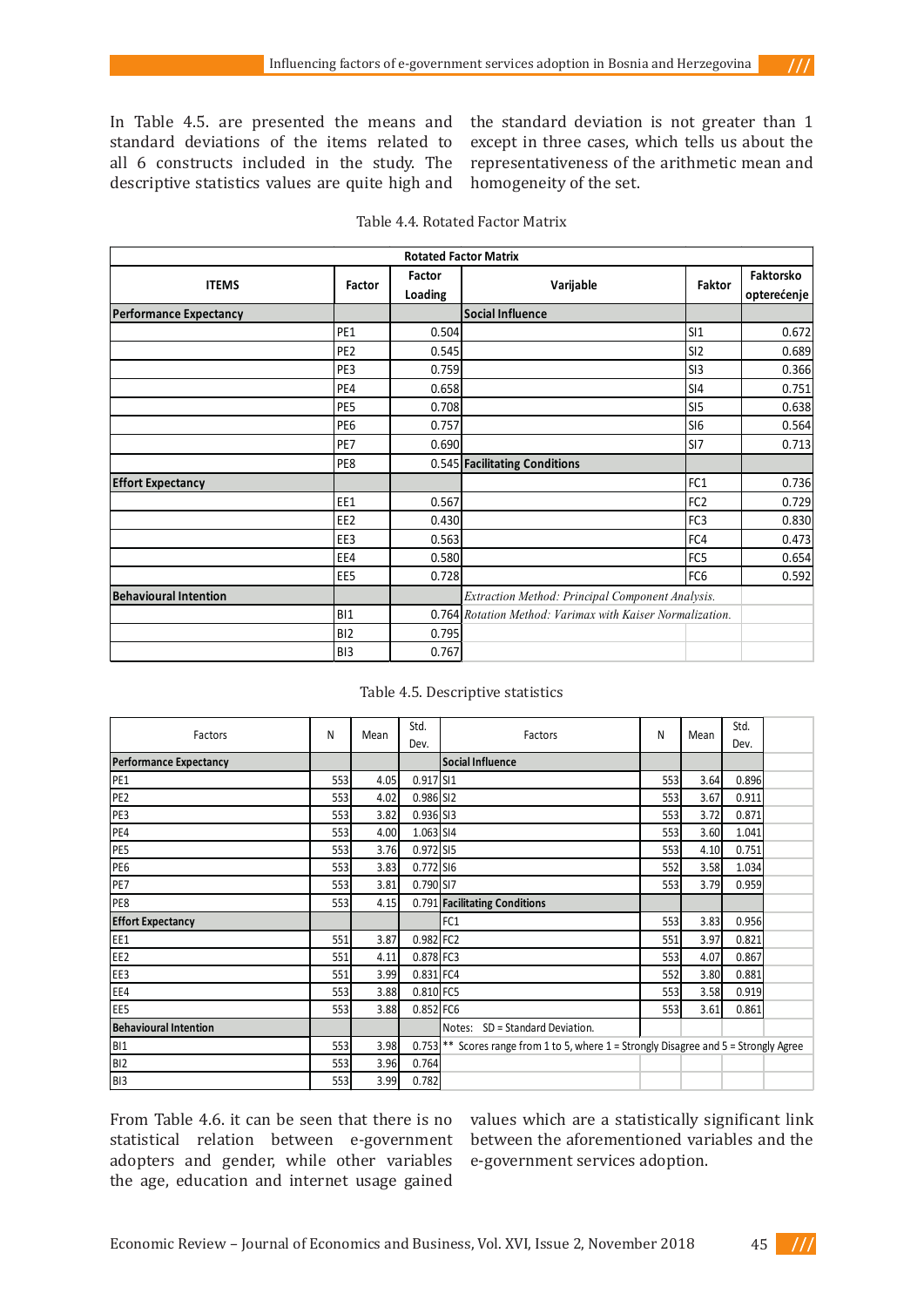| Varijabla           | Pearson $X^2$ | Cramer's v<br>coefficient | df | p     | Spearman's rho<br>Correlations | р     |
|---------------------|---------------|---------------------------|----|-------|--------------------------------|-------|
| Gender              | 0.003         |                           |    | 0.954 |                                |       |
| Age                 | 17.927        | 0.180                     | 5  | 0.003 | $-0.103$                       | 0.016 |
| Education           | 34.831        | 0.251                     | 5  | 0.000 | 0.194                          | 0.000 |
| Internet Experience | 129.678       | 0.484                     | 5  | 0.000 | 0.344                          | 0.000 |

The binary correlation test using Spearman's coefficient was conducted to examine the correlation (Table 4.6.). The findings of this examination showed there is no correlation between men and women regarding the usage of e-government services (p>.005) while the other predictors related to which they are qualified with a negative sign. This is probably because today and both men and women are computer literate and use modern information technology to a great extent, which was not the case at the time when e-government was first introduced to the public.

A regression analysis was performed with behavioral intention as the dependent variable and effort expectancy, performance expectancy and social influence as the predictor variables. A binary correlation test was conducted to examine the association between Performance Expectancy (PE), Effort Expectation (EE), and Social Influence (SI) and Behavioural Intention to adopt e-government. The results of this test are shown in Table 4.7. The correlation is significant to all the factors: performance expectancy (0.458), social influence (0.435) and effort expectancy (0.494).

Table 4.7. A binary correlation test

|                                                             |                            | <b>Behavioural Intention to</b> |
|-------------------------------------------------------------|----------------------------|---------------------------------|
|                                                             |                            | <b>Adopt E-government</b>       |
| Performance Expectancy (PE)                                 | <b>Pearson Correlation</b> | $.458**$                        |
|                                                             | Sig. (2-tailed)            |                                 |
|                                                             | N                          | 553                             |
| Effort Expectancy (EE)                                      | <b>Pearson Correlation</b> | .494**                          |
|                                                             | Sig. (2-tailed)            | 0                               |
|                                                             | N                          | 553                             |
| Social Influence (SI)                                       | <b>Pearson Correlation</b> | $.435**$                        |
|                                                             | Sig. (2-tailed)            | 0                               |
|                                                             | N                          | 553                             |
| ** Correlation is significant at the 0.01 level (2-tailed). |                            |                                 |
| * Correlation is significant at the 0.05 level (2-tailed).  |                            |                                 |

Table 4.8. Regression Analysis I: Model Summary

| Model |       | R Square | Adjusted R Square | Std. Error of the<br>Estimate |
|-------|-------|----------|-------------------|-------------------------------|
|       | 0.661 | 0.437    | 0.427             | 1.584                         |

 *a Predictors: (Constant), Performance Expectancy, Effort Expectancy, Social Influence*

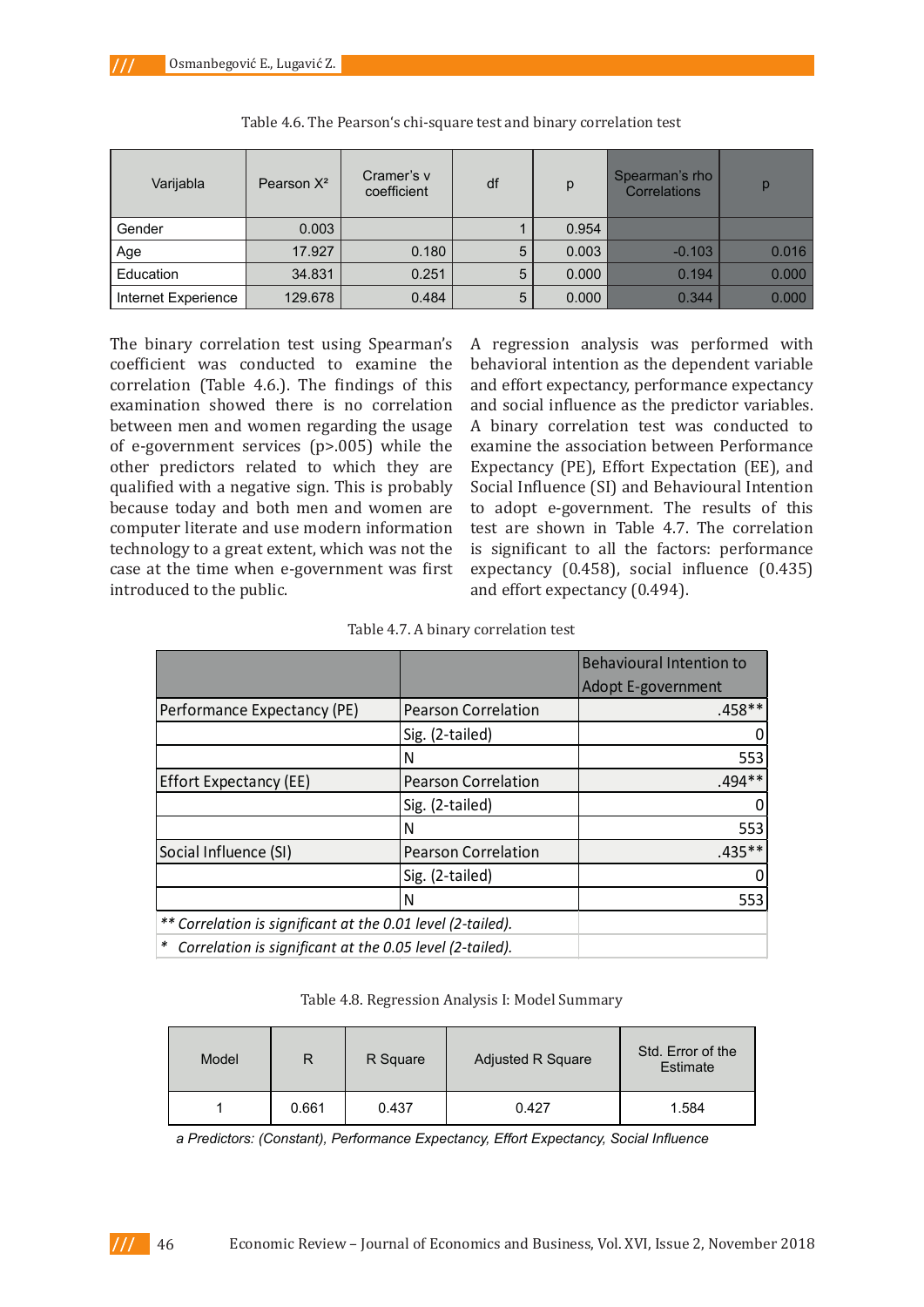| Model |            | Sum of<br>Squares | Df  | Mean<br>Square |        | Sig.     |
|-------|------------|-------------------|-----|----------------|--------|----------|
|       | Regression | 1056.427          |     | 117.381        | 46.764 | 0.000(a) |
|       | Residual   | 1362.962          | 543 | 2.51           |        |          |
|       | Total      | 2419.389          | 552 |                |        |          |

Table 4.9. Regression Analysis I: ANOVA(b)

*a Predictors: (Constant), Performance Expectancy, Effort Expectancy, Social Influence*

*b Dependent Variable: Behavioural Intention to Adopt E-government services*

Table 4.10. shoes the values of dependent variables that include effort expectancy (= .296, p < .005), social influence  $(= .190, p < .005)$  and performance expectancy  $(= .132, p < 0.005)$  and their influence on behavioural intention to adopt e-government.

| Model                    | <b>Unstandardized Coefficients</b> |               | Standardized<br>Coefficients | t-test | Sig.  |  |
|--------------------------|------------------------------------|---------------|------------------------------|--------|-------|--|
|                          | B                                  | Std.<br>Error | Beta $(\beta)$               |        |       |  |
| (Constant)               | 2.647                              | 0.535         |                              | 4.951  | 0.000 |  |
| Performance Expectancy   | 0.540                              | 0.017         | 0.132                        | 3.106  | 0.002 |  |
| <b>Effort Expectancy</b> | 0.183                              | 0.026         | 0.296                        | 6.938  | 0.000 |  |
| Social Influence         | 0.096                              | 0.020         | 0.190                        | 4.874  | 0.000 |  |

Table 4.10. Regression Analysis I: Coefficients(a)

The dependent construct that measures the e-government adoption behavior is categorical in nature and represented by (Yes) and (No). Number (1) represents yes, when the particular respondent chose e-government and (0) to represent no, if they have not used e-government. The logistics regression model was chosen because it was found to be most

appropriate for estimating the factors which influence e-government adoption behavior. Also, the logistics regression analysis had been chosen as a result of the limitation of the Linear probability model which might predict probability values beyond the (0), (1) range (Greene, 1997).

Table 4.11. Logistic Regression II: Omnibus Tests of Model Coefficients

|        |              | H <sup>2</sup> | Df |       |
|--------|--------------|----------------|----|-------|
|        | Step         | 49.434         |    | 0.000 |
|        | <b>Block</b> | 49.434         |    | 0.000 |
| Step 1 |              | 49.434         |    | 0.000 |
|        | Model        |                |    |       |

| Step | -2 Log likelihood | Cox & Snell R Square | Nagelkerke R Square |
|------|-------------------|----------------------|---------------------|
|      | 541.664 (a)       | 0.086                | 0.130               |

A logistic regression analysis was conducted with e-government adoption behavior as the dependent variable and facilitating conditions and behavioral intention as the predictor variables. The full model was considered to be significantly reliable (X2 (2,  $N = 553$ ) = 49.434, p < .005) see Table 4.11. This model accounted for between 8.6% and 13% of the variance in e-government adoption see Table 4.12., and 79.2% of the e-government adopters were successfully adopted (Table 4.13.). Moreover, 98.8% of the predictions for none-government adopters were accurate, and overall predictions were accurate by 79.2% (Table 4.13).



 $111$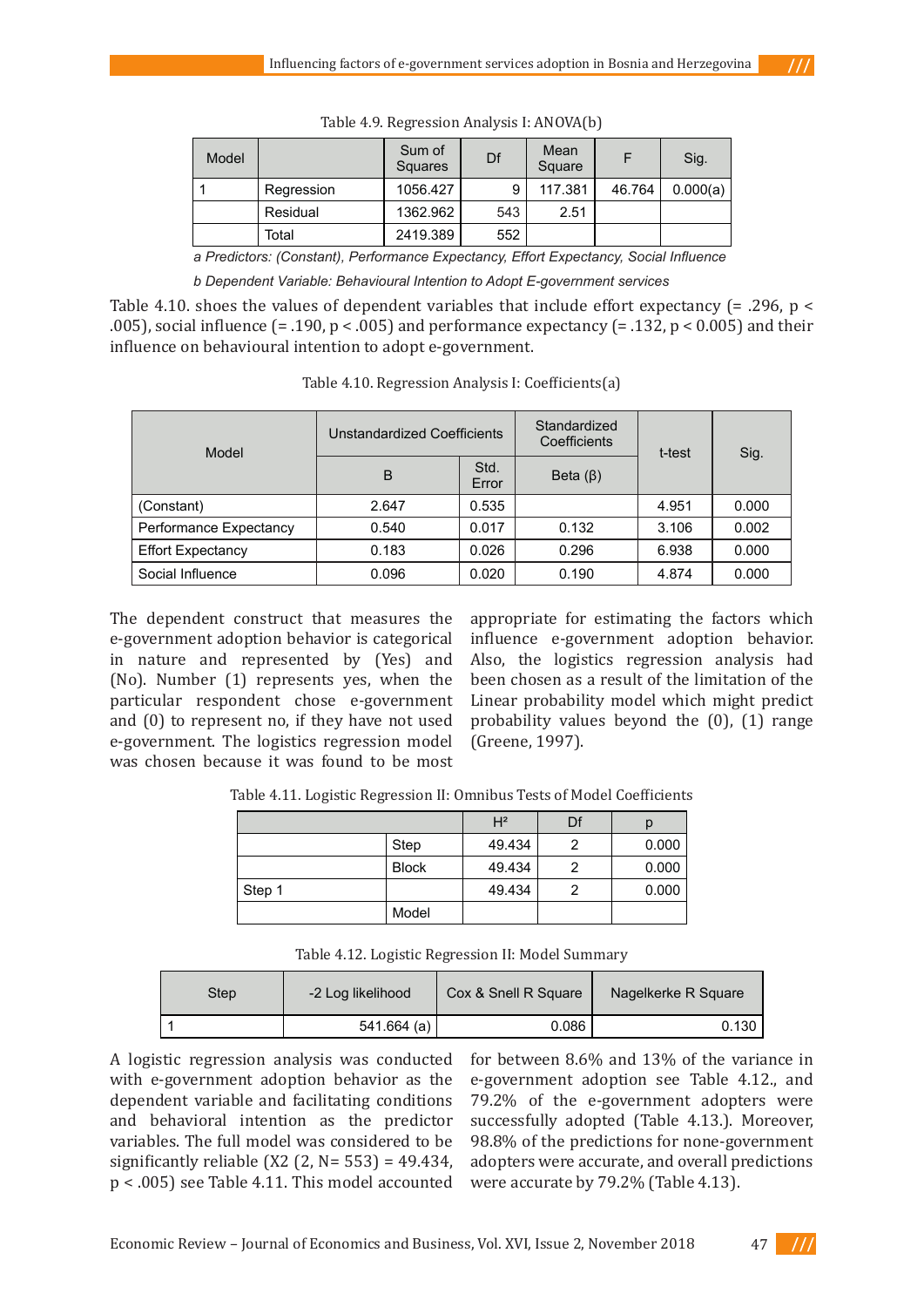**(Table 4.13).**

| Observed |                            |                                                                    | Predicted |     |       |  |
|----------|----------------------------|--------------------------------------------------------------------|-----------|-----|-------|--|
|          |                            | Е-<br>Percentage<br>government<br>Adoption<br>Correct<br>Behaviour |           |     |       |  |
|          |                            |                                                                    | Yes       | No  | 1,00  |  |
|          | Have you<br>adopted any E- | Yes                                                                | 5         | 423 | 98,80 |  |
| Step     | government<br>service      | N <sub>o</sub>                                                     | 15        | 110 | 12,00 |  |
|          | Overall<br>Percentage      |                                                                    |           |     | 79,20 |  |

Table 4.13. Logistic Regression II: Classification Table **Table 4.13.: Logistic Regression II: Classification Table**

The following Table 4.14. describes the that predictor variable behavioral inte coefficient, Wald statistics, associated degrees to adopt e-government has the statis of freedom and probability values for all of important influence on e-government add has not statistically important influence on associated with an increase in the od e-government adoption. Also, table 4.14. shows e-government adoption by a factor o the predictor variables. Table 4.14. shows that predictor variable facilitating conditions

bredictor variables. Table 4.14. shows by citizens'. The coefficients values expose bredictor variable facilitating conditions an increase in behavioral intention score is that predictor variable behavioral intention to adopt e-government has the statistically important influence on e-government adoption associated with an increase in the odds of e-government adoption by a factor of (1.381).

**Table 4.14.: Logistic Regression II: Variables in the Equation** Table 4.14. Logistic Regression II: Variables in the Equation

|                                     | B        | S.E.  | Wald   | Df | Sig.  | Exp(B) | 95% C.I. For EXP (B) |       |
|-------------------------------------|----------|-------|--------|----|-------|--------|----------------------|-------|
|                                     |          |       |        |    |       |        | Lower                | Upper |
| <b>Facilitating Conditions (FC)</b> | 0.026    | 0.032 | 0.675  |    | 0.411 | 1.027  | 0.964                | 1.093 |
| Behavioural Intention (BI)          | 0.323    | 0.057 | 32.11  |    | 0.000 | 1.381  | 1.235                | 1.544 |
| l Constant                          | $-3.111$ | 0.771 | 16.265 |    | 0.000 | 0.045  |                      |       |



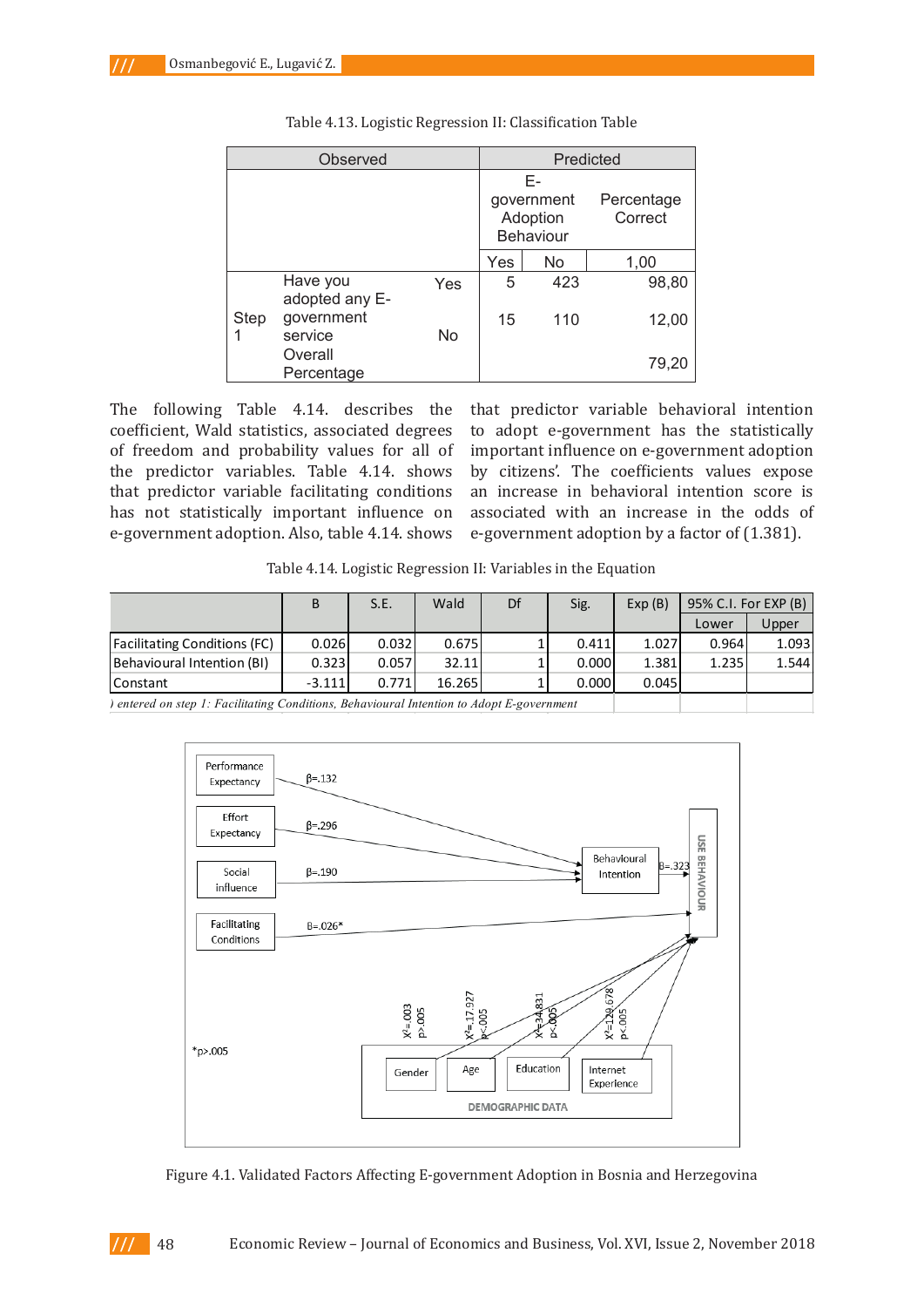The Figure 4.1. shows the results of the aforementioned validation factors that affected the e-government adoption in the state of Bosnia and Herzegovina. Also, at the same time, they represent results of hypotheses testing.

#### **5. RESULTS AND DISCUSSION**

Results discussion was conducted in the chapter 4., so it will not be repeated, again. This chapter will discuss the validation and findings obtained on the adoption of the e-government system. Results showed that the reliability test was confirmed that the measures were internally consistent, as all of the constructs possessed a Cronbach's alpha above (0.70). The construct validity was established utilizing the Principal Component Analysis with varimax rotation. Results indicate that the collected data and the findings that were obtained from this instrument are valid and reliable. Findings from the reliability test and the factor analysis confirm internal consistency of measures and construct validity. Findings from descriptive statistics imply that all the constructs rated strongly in the (1-5) Likert scale. This concludes that the respondents showed strong agreement with factors included in the study. Examination of the demographic differences (gender, age, education and internet experience) as a social variable by employing the Pearson chi-square test, the results show that the e-government adopters in the state of Bosnia and Herzegovina differ significantly in terms of age, education level, and internet experience, while gender does not have significant influence on e-government adoption. This is probably because, today, both men and women are computer literate and use modern information technology to a great extent, which was not the case when e-government was first introduced to the public. Linear regression analysis provided evidence that independent variables: effort expectancy, performance expectancy, and social influence significantly<br>explain dependent variable: behavioral dependent intentions to adopt e-government. This shows that it is essential to incorporate the concerns of citizens in the state of Bosnia and Herzegovina with regard to their effort and performance expectancies and social influence. Finally, the logistics regression analysis provided evidence

that behavioral intentions (independent variable) significantly explain the e-government adoption behavior (dependent variable) which supports prior theoretical findings (Venkatesh et al., 2003), whilst facilitating conditions were not considered to be a significant predictor in this model. This shows that the role of the constructs of facilitating conditions, since where all the items of facilitating conditions where loaded together, should be examined separately in investigating e-government adoption.

 $111$ 

### **6. CONCLUSION**

The e-government literature has emphasized the fact that citizens who use e-government will benefit from the services and be encouraged to adopt e-government services. Empirically, this study has shown that if e-government provides more benefits to its citizens in a manner of accessibility and prompt services, more transparent and accountable work, more efficient and effective work of public administration when compared to the traditional means, this practice might spread the use of e-government services throughout the Bosnia and Herzegovina.

The study proved hypothesis that effort expectancy, social influence and performance expectancy significantly influence the behavioral intentions to use e-government services and to proved the hypothesis that variables behavioral intentions, age, internet experience and education significantly influence the e-government usage behavior.

The study has identified next conclusions that have emerged from the analysis presented in the study:

- $\triangleright$  The authors founded that there is a little or no studies regarding factors influencing citizen adoption and acceptance of e-government in the Bosnia and Herzegovina.
- $\triangleright$  Successful implementation of e-government project is not possible without essential<br>citizen adoption and acceptance of citizen adoption and acceptance of<br>e-government services and their e-government participation in e-government initiatives.
- $\triangleright$  Factors that have the most significant influence on e-government adoption by citizens' in Bosnia and Herzegovina are: performance expectancy, effort

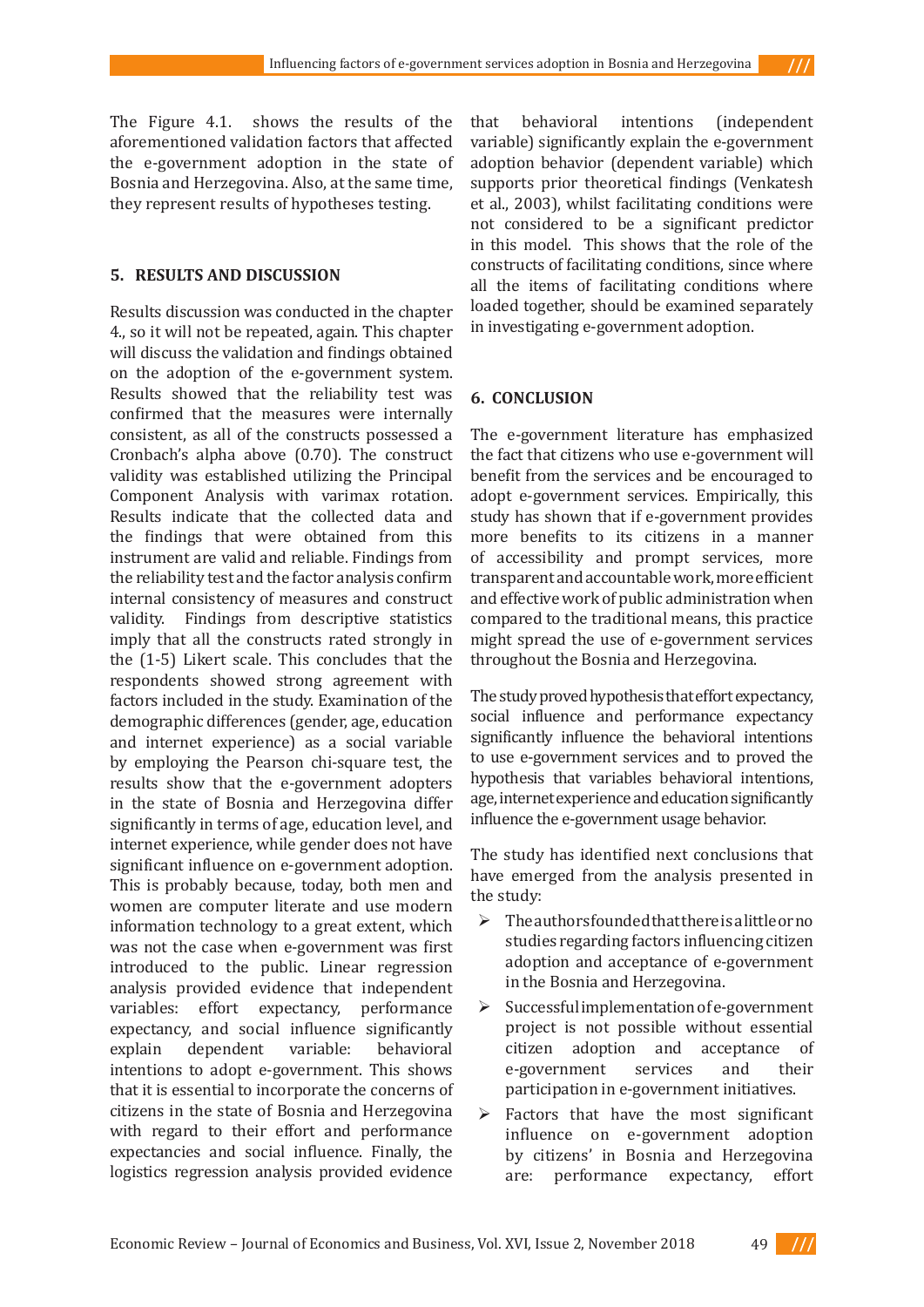expectancy and social influence. From the literature review authors identified that the following factors can influence e-government adoption, such as security concerns, intention to use, e-government use behaviour, age, internet experience, lack of access to e-government services, trust, literacy levels of people, computer literacy and the digital divide.

 $\triangleright$  The study also identified that demographic variables age, education and internet experience have a statistically significant impact on citizens' adoption of e-government services in Bosnia and Herzegovina.

Factors discussed in this study that influence on citizens' intention to use e-government services should be examine in further research, in the way to determine the direct impact of these factors on e-government adoption. Further research should take in the consideration influence of government employees, NGO's and business sector on the e-government implementation and adoption.

## **7. REFERENCES**

- 1. Ahmad, M. O., Markkula, J.and Oivo, M. (2013). Factors affecting e-government adoption in Pakistan: A citizen's perspective, Transforming Government: People, Process, and Policy, Vol 7 No.2, pp. 225-239.
- 2. Akman, I., Yazici, A., Mishra, A. and Arifoglu, A. (2005) 'E-government: a global view and an empirical evaluation of some attributes<br>of citizens', Government Information Government Information Quarterly, Vol 22, No 2., pp. 239–257.
- 3. Al Hujran, O., Aloudat, A. and Altarawneh, I. (2013) 'Factors influencing citizen adoption of e-government in developing countries: the case of Jordan', International Journal of Technology and Human Interaction, Vol. 9, No. 6, pp.1–19.
- 4. Al Hujran, O., and Chatfield, A. (2008). 'Toward a Model for E-government Services Adoption: The Case of Jordan'. Proceedings of the 8th European Conference on e-Government, Ecole Polytechnique, Lausanne, Switzerland, 10-11 July 2008, pp. 13-22.
- 5. Alawadhi, S., and Morris, A. (2008). 'The use of the UTAUT Model in the adoption of e-government services in Kuwait'. Proceedings of the 41st HICSS.
- 6. Al-Mamari, Q., Corbitt, B., and Gekara, V.O. (2013). E-government adoption in Oman: motivating factors from a government perspective. Transforming Government: People, Process, and Policy, Vol 7, No 2., pp. 199 – 224.
- 7. Alomari, M.K. (2014) 'Discovering citizen's reaction toward e-government: factors in e-government adoption', Journal of Information Systems and Technology Management, Vol. 11, No. 1, pp. 5–20.
- 8. Alryalat, M., Dwivedi, Y.K. and D. Williams, D.M. (2013) 'Examining Jordanian citizen's intention to adopt electronic government', Electronic Government, An International Journal, Vol. 10, No. 3, pp.324–342.
- 9. Alshehri, M., Steve, D., and Osama, A. (2012). 'A Comprehensive Analysis of E-government in Saudi Arabia: Obstacles and Challenges'. International Journal of Advanced Computer Science and Applications, (IJACSA), Vol 3, No 2, pp. 14-17.
- 10. Alzahrani, M. and Goodwin, R. (2012) 'Towards a UTAUT-based model for the study of E-Government citizen acceptance in Saudi Arabia', World Academy of Science, Engineering and Technology, Vol. 6, No. 4, pp.8–14.
- 11. Azam, A., Qiang, F. and Abdullah, M.I. (2013) 'Determinants of e-government services adoption in Pakistan: an integrated model', Electronic Government, An International Journal, Vol. 10, No. 2, pp.105–124.
- 12. Bélanger, F., and Carter, L. (2008). 'Trust and Risk in E-government Adoption'. Journal of Strategic Information Systems, Vol 17, No 2., pp. 165-176.
- 13. Carter, L. and Bélanger, F. (2003) 'Diffusion of innovation and citizen adoption of e-government e-services', The Proceedings of the First International E-Services Workshop, Vol. 1, No. 1, pp.57–63.
- 14. Carter, L. and Bélanger, F. (2004) 'The influence of perceived characteristics of innovating on e-government adoption', Electronic Journal of E-Government, Vol. 2, No. 1, pp.11–20.
- 15. Carter, L., and Bélanger, F. (2005). 'The Utilization of E-Government Services: Citizen Trust, Innovation and Acceptance Factors'. Information Systems Journal, Vol. 15, No. 1., pp. 5-25.